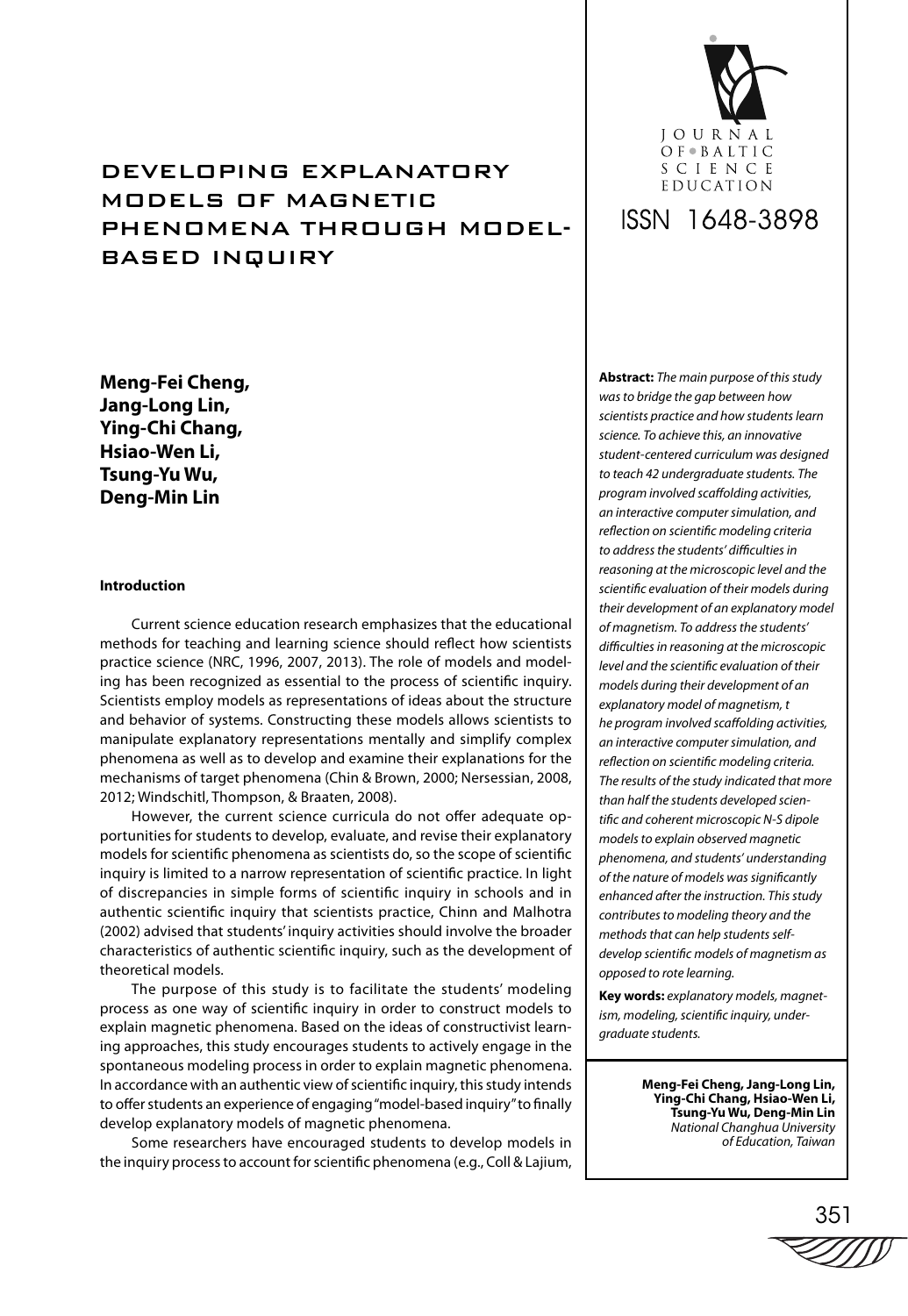2011; Coll & Taylor, 2005; Cosgrove, 1995; Feng, 2012; Louca, Zacharia, & Constantinou, 2011; Maia & Justi, 2009). Nevertheless, fewer studies have emphasized how to enhance students' abilities to self-develop scientific models and their understanding of scientific models during their scientific inquiry. Therefore, the aim of this study is to investigate how model-based inquiry can facilitate students' development of scientific models as well as their understanding of the nature of models and modeling.

### Learning Magnetism

The topic of magnetism is typically taught through either observation of magnetic phenomena or as an introduction of abstract verbal symbolic knowledge, such as magnetic fields or magnetization, without asking students to self-develop explanatory models of magnetic phenomena. Knowledge of magnetism is usually taught abstractly and introduced in a piecemeal way.

The nature of physics is perceived as abstract because scientists hypothesize physics concepts, such as magnetic fields and atoms, which cannot be directly observed (McComas, 1998). Therefore, these concepts are usually regarded as counterintuitive and different from students' existing knowledge. Nevertheless, previous studies showed that the domain model or atomic magnets model of magnetism can be reasoned from students' existing and intuitive ideas (Cheng & Brown, 2010, 2012, 2013). Thus, we believe that scientific microscopic models can be intuitive and accessible to students through scaffolding activities.

# The Difficulty of Learning and Teaching Magnetism

Two challenges exist regarding the development of coherent microscopic explanatory models of magnetism: reasoning at the microscopic level and understanding of the differences and similarities between electricity and magnetism.

### Difficulties in Reasoning at the Microscopic Level

In science, microscopic levels of explanations are usually regarded as providing underlying mechanisms that help make sense of observed phenomena. However, understanding and explaining hidden and unobservable mechanisms at the microscopic level are often difficult for students (Chiou & Anderson, 2010; García-Franco & Taber, 2009; Gilbert, 2008). Even after learning microscopic levels of content knowledge, secondary school students have also been found to encounter difficulties in providing explanations progressing from observational to microscopic levels (Margel, Eylon, & Scherz, 2008; Taber, 2008 ).

According to previous studies about students' models of magnetism (Borges & Gilbert, 1998; Erickson, 1994), secondary students can be observed as possessing two major types of models. The simpler type of model is a description of the activities of a magnet without involving the unseen components as a mechanism. In this model, magnetic phenomena are regarded as intrinsic properties of magnets. The more complicated types of models are microscopic models, which encompass hypothesized microscopic components, such as electric charges, electric dipoles, and electrically charged particles, to explain the behaviors of the magnets. Nevertheless, most of student models are far from scientific models.

In previous studies (Cheng & Brown, 2010, 2012, 2013), students were often observed to encounter difficulties in developing microscopic explanatory models of magnetism because of limited mental simulation at the microscopic level. Previous studies also showed that even after students have learned about scientific and microscopic domain models, students still had problems applying the model to coherently account for all observed magnetic phenomena (Harlow, 2010; Sederberg & Bryan, 2010).

In this study, an interactive computer simulation tool was integrated into the program to help students develop and manipulate their models at the microscopic level. The purpose of the animation tool is to assist students in visualizing and experimenting with their ideas at a microscopic level, thereby making the interaction of the microscopic elements they have hypothesized accessible to them.

#### Difficulties in Connecting and Differentiating between Electricity and Magnetism

Research has documented that it is common for students to spontaneously apply the concepts behind static

352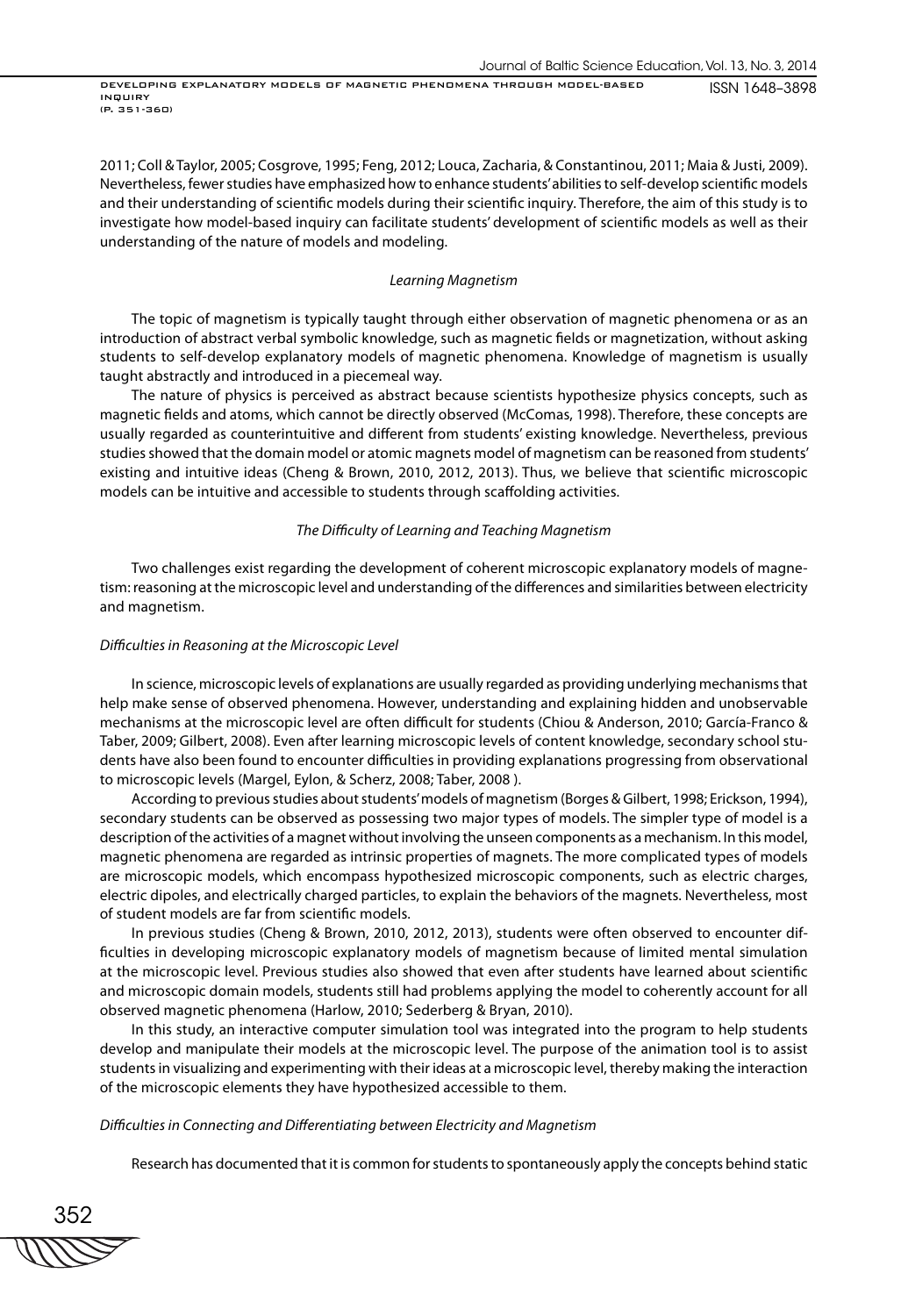ISSN 1648–3898

electricity to explain magnetism (Guisasola, Almudi, & Zubimendi, 2004; Guth & Pegg, 1994; Hickey & Schibeci, 1999; Saglam & Millar, 2006; Sederberg & Bryan, 2010). The application of knowledge from electricity, a familiar domain, to magnetism, an unfamiliar domain, usually results in confusion among students. In previous studies, the application of knowledge from static electricity to magnetism led students to hypothesize monopole elements, that is, positive or negative elements instead of dipole elements to account for magnetic phenomena (Cheng & Brown, 2010, 2012, 2013).

The topic of magnetism is taught at school, but teachers often do not introduce the model of magnetism let alone encourage students to develop their own models. This practice may prompt students to borrow the static electric model already learned to explain magnetic phenomena, which involves attractive and repulsive forces as static electricity. As a result, students commonly perceive that magnetism is the same as electricity without distinguishing between them, similar to the findings of the above studies.

The current study employs reflection on scientific criteria, called "scientific modeling criteria," to quide students' development, evaluation, and revision of their models. Through these reflections, students will be expected to be able to integrate appropriate verbal symbolic knowledge into their model reasoning at the microscopic level as well as connect and differentiate the ideas between magnetism and electricity. In addition to developing scientific models, this study also intends to explore whether model-based inquiry, which engages students in reasoning at the microscopic level and reflecting on the scientific criteria, may enhance their understanding of scientific models in some ways.

The current study attempts to answer two primary research questions:

- 1. Does engaging in model-based inquiry at the microscopic level improve students' development of explanatory models of magnetism?
- 2. Does reflecting on the scientific modeling criteria in model-based inquiry improve students' understanding of scientific models?

# **Research Methodology**

The purpose of the curriculum was to enhance students' inquiry processes, their understanding of scientific models and modeling, as well as their self-development of the explanatory model of magnetism being close to the scientific domain model or atomic magnets models of magnetism. The scaffolding activities were meant to activate students' related conceptual resources at the observational level to facilitate their further reasoning at the microscopic level. A computer simulation tool was integrated into the activities to foster students' experimentation with their ideas at the microscopic level. Reflection on the scientific modeling criteria aims to help students activate, apply, and reorganize appropriate conceptual resources as well as enhance their understanding of models and modeling.

# Research Design

# Participants and Teacher

This project was piloted in two courses at the undergraduate level with non-science major students. There were a total of 42 students who had completed the entire three sessions of the experimental curriculum taught by the same instructor.

The role of the instructor was to introduce and guide the procedures of the activities, including facilitating students' discussion of their models and selecting the best model by using their existing modeling evaluation criteria. The instruction also included introducing a computer simulation tool as well as the scientific modeling criteria to students and guiding them to use these criteria to evaluate and revise their models of magnetism.

# Curriculum

In this study, in order to help students construct scientific models of magnetism, we designed a curriculum including the following main elements: a series of inquiry activities, an interactive computer simulation tool for reasoning at the microscopic level, and an introduction of reflection on the revised scientific modeling criteria.

353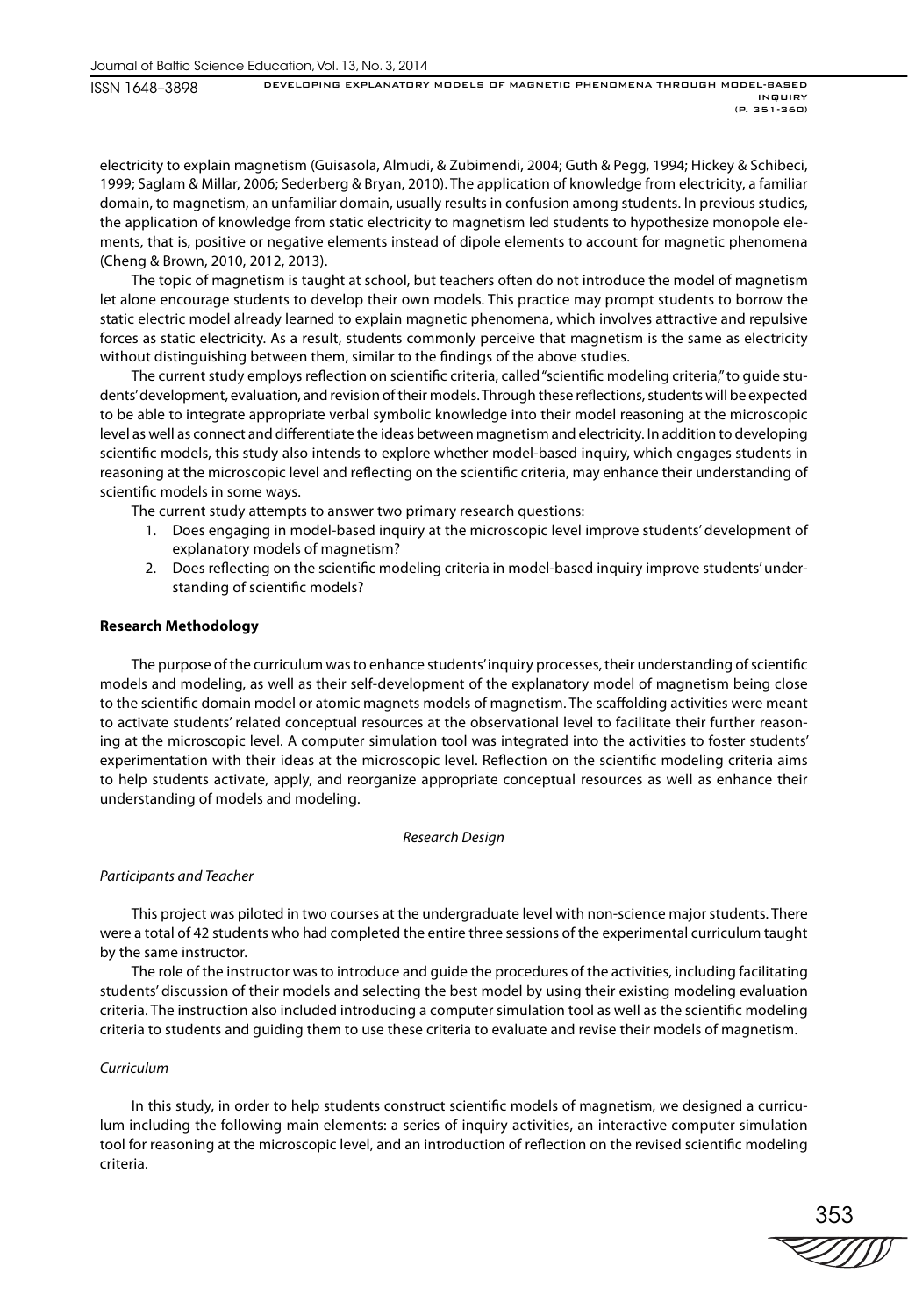The rationale of the project design was based on the processes and the difficulty of developing coherent tiny-magnet models in previous studies (Cheng & Brown, 2012, 2013). First, the context of the design activities activated students' related conceptual resources at the observational level. Next, reflecting on the scientific modeling criteria further activated their appropriate conceptual resources among these related conceptual resources. Then, students applied and reorganized these appropriate conceptual resources into the processes of model construction, evaluation, and modification at the unobservable levels. In the end, students made connections and integrated appropriate knowledge at macroscopic, microscopic, and symbolic levels, helping them to finally develop coherent and microscopic explanatory models of magnetism.

The program was aimed at helping students generate coherent microscopic models of magnetism through reflection on the scientific modeling criteria and enhancing their understanding of the nature of models. For developing models of magnetism, students constructed models for magnetic phenomena they observed, then evaluated and revised their models according to learned scientific modeling criteria. For understanding of models and modeling, students practiced self-developing their models with reflection on scientific criteria in a way similar to how scientists make sense of the world.

The first three activities were taught in the first class of learning about magnetism. The fourth activity was taught in the second class. The first activity was to develop initial explanatory models. Students began by observing magnetic phenomena with which they were already familiar, such as attraction and repulsion between two magnets or the interaction between a magnet and other objects, to activate their related conceptual resources. They were then asked to propose a model to explain their observations. The second inquiry activity was to develop an explanatory model at the microscopic level. Students were asked to use their model to predict what would happen when they cut a magnet in half. After observing and examining the properties of the cut pieces of magnet, they needed to examine whether their models were able to explain their observations and determine whether their models should be revised.

The third activity was to conduct thought experiments with a computer simulation tool to develop explanatory models at the microscopic level. A computer simulation tool was introduced that students used to examine the different models they proposed. They then debated the best consensus model. The fourth activity was to evaluate the models according to scientific criteria and conduct an open-ended inquiry. Scientific modeling criteria were introduced by using the comparison of solid and hallow earth models. After that, students continued an open-ended inquiry by designing their own activities and using these criteria to evaluate and modify the model they developed.

## Interactive Computer Simulation Tool

An interactive computer simulation tool was designed according to the hypothesized models that students previously proposed in the teaching experiments (Cheng & Brown, 2010, 2012, 2013). The reason for designing this tool was due to the limitations of students' thought experiments at the level they were not able to directly observe. Hence, this computer simulation tool provided students an ideal platform to assist in visualizing and experimenting with their ideas at a microscopic level, thereby making accessible to them the interaction of the microscopic elements they hypothesized. The most unique function of this tool is that it does not intend to only show students the animation of their models; students are able to experiment with their ideas on this simulation tool. For example, if they hypothesized that the microscopic elements should work like tiny magnets or static electricity, they were able to test what happens at the microscopic and macroscopic levels according to their hypothesized model. This tool helps them to mentally manipulate and visualize what occurs between these elements, which reduces the students' cognitive load and facilitates their higher levels of thinking and reasoning. The interactive computer simulation tool developed by (Cheng, 2013) can be downloaded from the website (http://blog.ncue.edu.tw/mcheng2/doc/35148).

#### Scientific Modeling Criteria

Scientific modeling criteria in this study were designed as prompts that students were encouraged to use to evaluate their explanations in order to regulate their cognitive processes. Previous studies have shown that following the approach of focusing only on the relationships between evidence and explanations was not enough to regulate the students' modeling processes. Although students may sometimes spontaneously develop the

354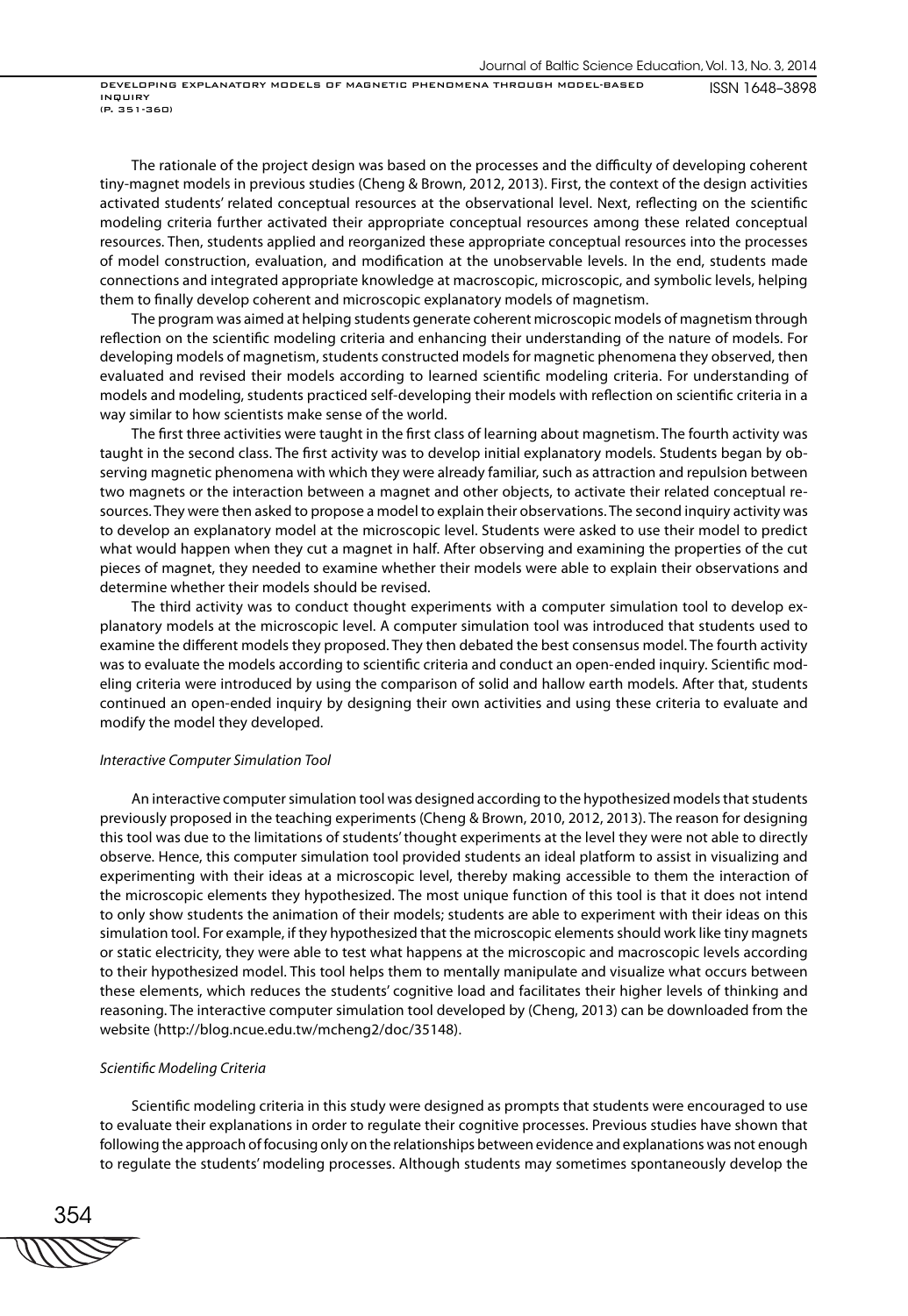ISSN 1648–3898

criteria of explanatory power to evaluate their models, the results showed that students also used other inappropriate criteria to evaluate and revise their models (Baek, Schwarz, Chen, Hokayem, & Zhan, 2011; Pluta, Chinn, & Duncan, 2011; Schwarz et al., 2009). Hence, in this study, we expected students to regulate their modeling processes scientifically by employing the scientific modeling criteria to reflect on their explanations.

Previous studies on students' model development showed that when students were asked to think, verbalize, and argue their thinking explicitly using scientific criteria, such as the criteria of visualization and explanatory power, to evaluate their models, it enhanced their cognitive capacities for reasoning; thus, they were able to develop coherent and sophisticated explanatory models (Cheng & Brown, 2012, 2013).

In this study, we prompted students to reflect on their models according to the scientific modeling criteria of explanatory power, predictive power, and consistency to examine whether their models visualized the hidden mechanisms to predict and explain the phenomena and whether the components of their models logically connected with each other and were consistent with other knowledge that they had learned. Through reflection on the following criteria, students were expected to not only activate appropriate conceptual resources to construct explanatory models but also revise or modify their models. These criteria were introduced by using the black box activity (Lederman & Abd-El-Khalick, 1998) and a comparison of the solid and hollow earth model.

# Assessments

Two dimensions Q explanatory models of magnetism and views of the nature of models Q were assessed in order to explore students' learning progression and the impact of the proposed curriculum. A pre-test and post-test were administered before and after the instructions were given. The tests included the same survey about students' understanding of models in science and their explanations of magnetic phenomena.

Assessing students' explanatory models of magnetism. Before and after the curriculum was taught, students were asked to record their explanations of why iron nails are attracted to the two ends of a magnet, why ordinary iron nails do not stick to each other, and why the iron nails that attach to a magnet attract other iron nails. During the instruction, students also needed to record their explanations of magnetism to keep track of their progress with their models.

Students' explanations were coded by three researchers using an initial coding scheme that identified whether they described the microscopic mechanism and coherently explained the observed mechanism (Cheng & Brown, 2012; Machamer, Darden, & Craver, 2000). The definition and an example of levels of the students' explanation from 1 to 5 are illustrated in Table 1. Higher levels of explanation showed students could develop more advanced microscopic and coherent models.

| Level | <b>Definition</b>                                                                               | Example                                                                                                                                                                                                                                                                                                 |
|-------|-------------------------------------------------------------------------------------------------|---------------------------------------------------------------------------------------------------------------------------------------------------------------------------------------------------------------------------------------------------------------------------------------------------------|
|       | Description of observable magnetic phenomena                                                    | Students only described that the two magnets had two strong ends<br>to attract the iron nails.                                                                                                                                                                                                          |
| 2     | Visualization of unseen and unknown elements to explain<br>magnetic phenomena                   | Students imagined unknown and special material in the magnet or<br>matter to explain the attraction of the magnet.                                                                                                                                                                                      |
| 3     | Visualization of unseen microscopic elements to explain only<br>one specific magnetic phenomena | Students visualized one specific type of microscopic element, such<br>as N-S dipole components, N and S monopole components, or posi-<br>tive and negative electric monopole components, inside the magnet<br>and the iron nails to explain why the magnet attracts iron nails.                         |
| 4     | Visualization of unseen microscopic elements to explain only<br>two specific magnetic phenomena | Students visualized one specific type of microscopic element inside<br>the magnet and the iron nails to explain not only why ordinary iron<br>nails would not attract other iron nails, but also to explain why the<br>iron nails attracted other iron nails after they were attached to the<br>magnet. |
| 5     | Visualization of unseen microscopic elements to explain all<br>three magnetic phenomena         | In addition to the visualization in level 4, students visualized the<br>alignment of the microscopic elements in the magnet to explain the<br>two strong ends of the magnet.                                                                                                                            |

# **Table 1. Levels of Explanation.**

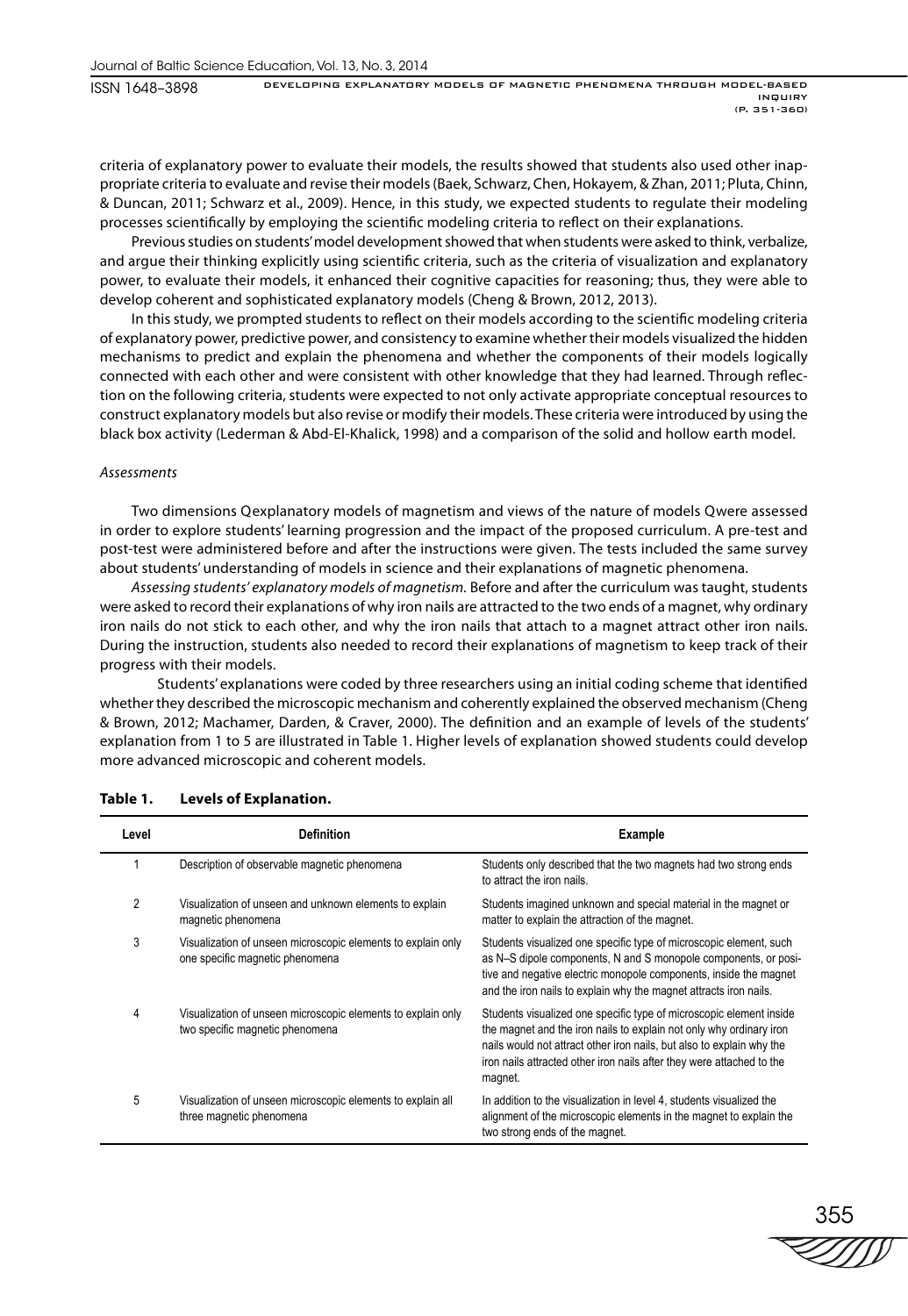This assessment of the explanatory models helped researchers track the evolution of students' models in the curriculum and identify the progress of students' model development between the pre-test and post-test. Inter-rater reliability was 0.83. Rating inconsistencies were resolved during the discussion.

Assessing the views of the nature of the models. The students were asked to complete a Students' Understanding of Models in Science (SUMS) survey (Gobert et al., 2011; Treagust, Chittleborough, & Mamiala, 2002) before and after the curriculum to allow the researcher to evaluate their understanding of the nature of models.

The SUMS survey was generated by Treagust et al. (2002) based on empirical studies used to promote the understanding and use of models in science (Grosslight et al., 1991; Treagust, Chittleborough, & Mamiala, 2001). This survey was designed to investigate students' understanding in five model sub-factors: multiple representation of models (MR), models as exact replicas (ER), models as explanatory tools (ET), use of scientific models (USM), and changing nature of models (CNM). This survey asked students to rate the items on a 1–5 Likert scale, ranging from strongly disagree to strongly agree.

This instrument was modified and translated into Chinese. This assessment helped researchers explore whether students changed their views of models and modeling processes, which can be seen as a subset of scientific inquiry. The reliabilities of each of the SUMS scales in Treagust et al.'s study ranged from 0.71 to 0.84. In our study, each instrument's scale had a high internal consistency. The pre-test reliabilities ranged from 0.766 to 0.806, and the post-test reliabilities ranged from 0.708 to 0.974.

#### Data Analysis

 To answer the research questions, students' explanations before and after the teaching experiment were coded according to the above defined five levels of explanations. The students' views of the nature of models in the pre-test and post-test were assessed based on the SUMS survey (Gobert et al., 2011; Treagust et al., 2002). Finally, the pre-test and post-test of the students' explanatory models of magnetism and their views on the nature of models were compared. Paired t-tests were conducted to examine the differences between students pre-test and post-test scores on the students' explanatory models and on students' understanding of the sub-factors of the models in science.

### **Results of Research**

# Analysis of Students' Models of Magnetism

Through this curriculum, students' explanatory models progressed from lower levels (pre-test M=3.05,  $SD=1.50$ ) to higher levels (post-test  $M=3.9$ ,  $SD=1.65$ ) of explanatory models. A paired sample t-test showed significant improvement in students' development of explanatory models between the pre- and post-test [t  $(42) = 2.13$ ,  $p=0.047$ ].

Table 2 shows the distribution of the levels of students' explanatory models of magnetism in the pre- and post-test. The data reveal that in the pre-test, students either developed more observable explanations of magnetism or used microscopic models to explain only two observed magnetic phenomena. In the post-test, more students developed microscopic small-magnet models to explain all observed magnetic phenomena. This progression manifests that students' models progressed from the observational level to the microscopic level and from the more fragmented level to the more coherent level.

Even within level 5, students were able to revise their models. All students who previously employed positive and negative electric monopole models revised their models to become microscopic N–S dipole models. This result demonstrates that students could distinguish the difference between the magnetism and electricity models by the end of instruction.

On the other hand, based on the post-test, 19% of students still could not distinguish the differences between the descriptive and explanatory models for magnetic phenomena. This shows the difficulty of developing an unseen mechanism to explain observable phenomena; thus some students continued to rely on more intuitive observational explanations.

356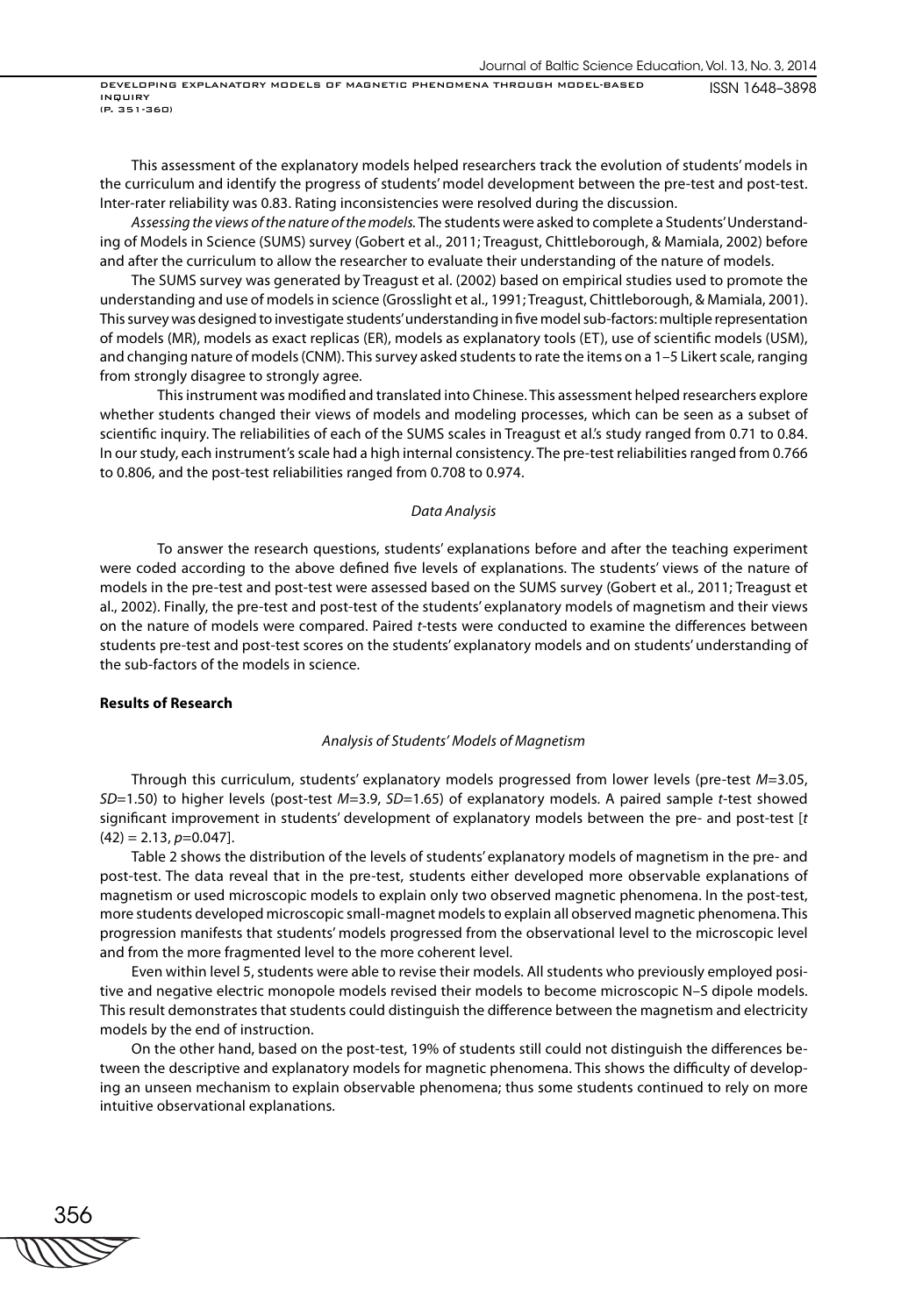|       | <b>Pre-test</b> |            | Post-test |            |  |
|-------|-----------------|------------|-----------|------------|--|
| Level | Number          | Percentage | Number    | Percentage |  |
|       | 15              | 35.7       | 8         | 19         |  |
| C     | 3               | 7.1        | റ         | 5          |  |
| 3     | 4               | 9.5        | າ         | 5          |  |
| 4     | 16              | 38.1       | 6         | 14         |  |
| 5     |                 | 9.5        | 24        | 57         |  |

# Table 2. Numbers and percentages of students' explanatory models across different levels in pre- and post**tests (N=42).**

# Analysis of Students' Understanding of Models in Science

Students' understanding of the nature of models in science improved significantly in three sub-factors: MR, ET, and USM from pre- to post-test; however, there was no significant improvement in two sub-factors: ER and CNM (described in Table 3).

Table 3 shows that the sub-factor ER had the lowest mean score in the pre- and post-tests, indicating that students were not sure whether models were exact replicas of a target situation. Nevertheless, after instruction, students still had difficulty understanding that the purpose of the model is not to serve as an exact replica of the world, rather than a tool for understanding the world. Also, the sub-factor CNM had the highest mean score in the pre-test, yet this score did not significantly improve after instruction. This may be because students already had better existing knowledge about the changing nature of models. Thus, this instruction faced the challenge of further enhancing student understanding of CNM.

|             | <b>Pre-test</b> |           | Post-test |      | t-Test       |       |
|-------------|-----------------|-----------|-----------|------|--------------|-------|
| Sub-factors | Mean            | <b>SD</b> | Mean      | SD   | <b>Score</b> | р     |
| <b>MR</b>   | 4.17            | 0.40      | 4.45      | 0.40 | $4.02**$     | 0.001 |
| ER          | 3.09            | 0.64      | 3.09      | 0.63 | .06          | 0.954 |
| ET          | 4.13            | 0.41      | 4.53      | 0.13 | $3.08**$     | 0.006 |
| <b>USM</b>  | 4.20            | 0.70      | 4.70      | 0.43 | $3.00**$     | 0.007 |
| <b>CNM</b>  | 4.50            | 0.56      | 4.68      | 0.46 | 1.19         | 0.248 |

# **Table 3. Pre- and post-tests of students' understanding of models in science (N=42).**

\*Significant difference at the 0.05 level.

\*\*Significant difference at the 0.01 level.

# **Discussion**

With regard to students' development of explanatory models of magnetism, more than half of the students could progress from lower levels of observational and fragmented models to higher levels of microscopic and coherent microscopic N-S dipole models, which are close to the scientific domain models or atomic magnets models of magnetism. Research has uncovered that even undergraduate students with science majors have problems reasoning at the microscopic levels with the scientific models they have learned (Chiou & Anderson, 2010; Karataş, Ünal, Durland, & Bodner, 2013; Kautz, Heron, Shaffer, McDemott, 2005) or have confusion between magnetism and static electricity models (Dega, Kriek, Mogese, 2013; Guisasola, Almudi, & Zubimendi, 2004; Hickey & Schibeci, 1999; Maloney, 1985). In this study, we found that by encouraging students to practice reasoning at the microscopic level and assess their models with scientific modeling criteria during their model-based inquiry, students with non-science majors were able to start reasoning at the microscopic level and finally developed, evaluated, and revised their naive models to become scientific dipole models in order to coherently explain all

357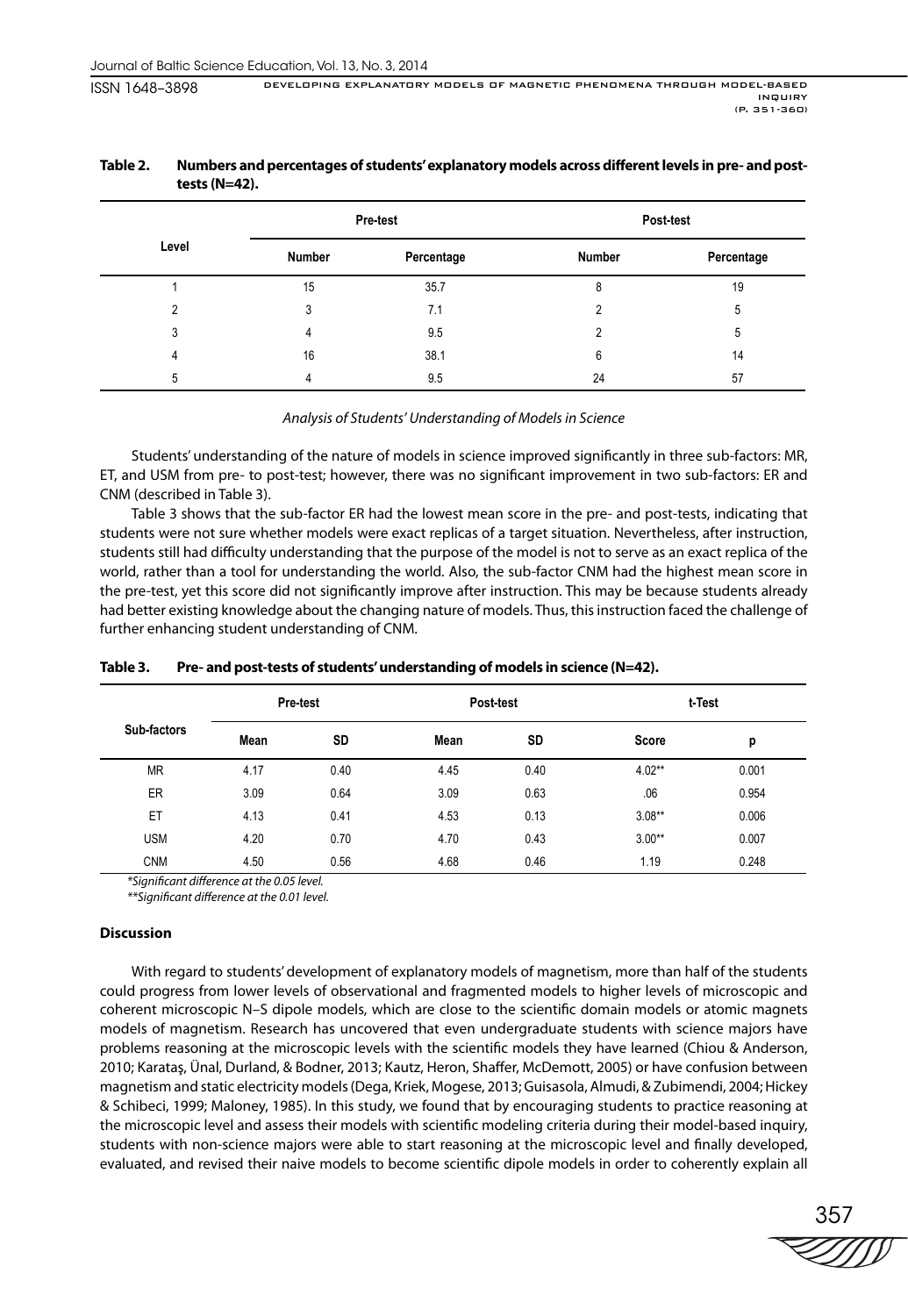their observed phenomena. Through reflection on the scientific modeling criteria, they were able to articulate and differentiate the differences between magnetism and electricity.

Nevertheless, the results also indicated that some students in this study could not visualize the unseen mechanism or use their microscopic models coherently to explain magnetic phenomena. These findings unveil that practicing model-based inquiry at the microscopic level and reflecting on their self-developed models may not always encourage students to coherently employ the scientific model to explain observed phenomena. Researchers have identified the positive relationship between students' epistemology of science and their conceptual learning in science (Deng, Chen, Tsai, & Tsai, 2011; Stathopoulou & Vosniadou, 2007). Accordingly, students' understanding of scientific models as one aspect of the epistemology of science is possibly associated with students' development and application of scientific models, thereby requiring future study to investigate whether improving students' views of scientific models can further enhance students' development and application of models.

With regard to students' understanding of scientific models, this study revealed that model-based inquiry at the microscopic levels and reflection on self-generated models enhanced students' understanding of scientific models in terms of model as multiple representation (MR), models as explanatory tools (ET), and the use of scientific models (USM). However, students' understandings of models as not exact replicas (ER) and the changing nature of models (CNM) were not significantly improved due to the difficulties in understanding in ER and existing clear understanding of the CNM. Studies have also indicated that students often have a lower understanding that models are not ER and already have a better understanding of the CNM than other aspects of the nature of models (Gobert et al., 2011; Park, 2013). Hence, researchers need to further design a curriculum that specifically targets improving students' understanding of models as not ER.

#### **Conclusions**

This study revealed that through engaging in model-based inquiry, undergraduate non-science major students were able to develop, evaluate, and revise their models according to scientific modeling criteria, thereby finally self-developing coherent scientific models of magnetism. This designed curriculum not only enhanced students' inquiry processes and their explanations of magnetic phenomena but also improved their understanding of models and modeling.

This study contributes to modeling theory about how students can be scaffolded to engage in a scientific modeling process and to self-develop scientific models, instead of being offered students scientific models directly. This study also identified a number of difficulties that students had in developing microscopic scientific models or in understanding models not replicating the target situation. Thus, further studies are required to identify the reasons underlying students' difficulties in order to design curricula to target these difficulties.

#### **Reference**

- Baek, H., Schwarz, C. V., Chen, J., Hokayem, H., & Zhan L. (2011). Engaging elementary students in scientific modeling: The MoDeLS 5th grade approach and findings. In M. S. Khine & I. M. Saleh (Eds.), Models and modeling: Cognitive tools for scientific enquiry (pp. 195–218). New York, NY: Springer.
- Borges, A. T., & Gilbert, J. K. (1998). Models of magnetism. International Journal of Science Education, 20 (3), 361–378.
- Cheng, M. F. (2013). The computer simulation tool: Reasoning about the models of magnetism. [Computer software]. Retrieved from http://blog.ncue.edu.tw/mcheng2/doc/35148
- Cheng, M. F., & Brown, D. E. (2010). Conceptual resources in self-developed explanatory models: The importance of integrating conscious and intuitive knowledge. International Journal of Science Education, 32 (17), 2367-2392.
- Cheng, M. F., & Brown, D. E. (2012). The role of metacognition in students' development of explanatory ideas of magnetism. Paper presented at the Annual Meeting of the National Association for Research in Science Teaching, Indianapolis, IN.
- Cheng, M. F., & Brown, D. E. (2013). How metacognitive processes regulate cognitive processes in self-developed explanatory models of magnetic phenomena. Paper presented at the Annual Meeting of the National Association for Research in Science Teaching, Rio Grande, Puerto Rico.
- Chin, C., & Brown, D. E. (2000). Learning in science: A comparison of deep and surface approaches. Journal of Research in Science Teaching, 37 (2), 109–138.
- Chinn, C. A., & Malhotra, B. A. (2002). Epistemologically authentic reasoning in schools: A theoretical framework for evaluating inquiry tasks. Science Education, 86 (2), 175–218.
- Chiou, G. L., & Anderson, O. R. (2010). A study of undergraduate students understanding of heat conduction based on mental model theory and an ontology-process analysis. Science Education, 94 (5), 825–854.

358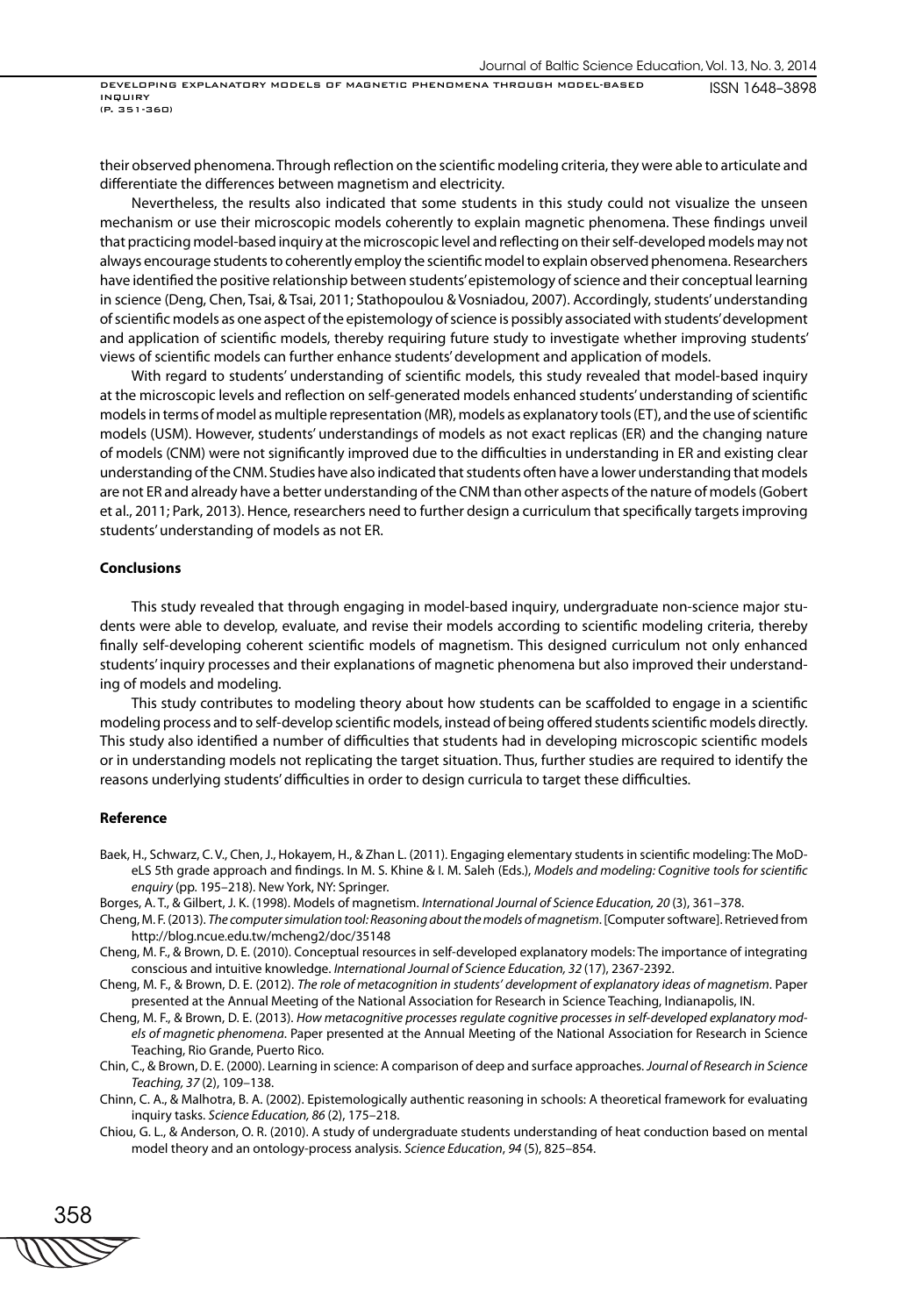ISSN 1648–3898

Coll, R. K., & Lajium, D. (2011). Modeling and the future of science learning. In M. S. Khine & I. M. Saleh (Eds.), Models and modeling: Cognitive tools for scientific enquiry (pp. 3-21). Netherlands: Springer.

- Coll, R. K., & Taylor, I. (2005). The role of models and analogies in science education. International Journal of Science Education, 27 (2), 183–198.
- Cosgrove, M. (1995). A case study of science-in-the-making as students generate an analogy for electricity. International Journal of Science Education, 17 (3), 295–310.
- Dega, B. G., Kriek, J., & Mogese, T. F. (2013). Categorization of alternative conceptions in electricity and magnetism: the case of Ethiopian undergraduate students. Research in Science Education, 43 (5), 1891-1915.
- Deng, F., Chen, D. T., Tsai, C. C., & Tsai, C. S. (2011). Students' views of the nature of science: A critical review of research. Science Education, 95 (6), 961 – 999.
- Erickson, G. (1994). Pupils' understanding of magnetism in a practical assessment context: The relationship between content, process and progression. In P. Fensham, R. Gunstone, & R. White (Eds.), The content of science: A constructivist approach to its teaching and learning (pp. 80–97). London, UK: Falmer Press.
- Feng, C. H. (2012). Analyzing the effect of modeling-oriented inquiry model on 8th grade students' ability to identify the elements of scientific inquiry. Secondary Education, 63 (1), 38-60.
- García-Franco, A., & Taber, K. S. (2009). Secondary students' thinking about familiar phenomena: Learners' explanations from a curriculum context where "particles" is a key idea for organising teaching and learning. International Journal of Science Education, 31 (14), 1917–1952.
- Gilbert, J. K. (2008). Visualization: An emergent field of practice and enquiry in science education. In J. K. Gilbert, M. Reiner & M. Nakhlel (Eds.), Visualization: Theory and practice in science education (pp. 3–24). New York, NY: Springer.
- Gobert, J., O'Dwyer, L., Horwitz, P., Buckley, B., Levy, S. T., & Wilensky, U. (2011). Examining the relationship between students' epistemologies of models and conceptual learning in three science domains: Biology, Physics, & Chemistry. International Journal of Science Education, 33 (5), 653-684.
- Grosslight, L., Unger, C., Jay, E., & Smith, C. (1991). Understanding models and their use in science: Conceptions of middle and high school students and experts. Journal of Research in Science Teaching, 28 (9), 799–822.
- Guisasola, J., Almudi, J., & Zubimendi, J. (2004). Difficulties in learning the introductory magnetic field theory in the first years of university. Science Education, 88 (3), 443–464.
- Guth, J., & Pegg, J. (1994). First-year tertiary students' understanding of iron filing patterns around a magnet. Research in Science Education, 24 (1), 137–146.
- Harlow, D. B. (2010). Structures and improvisation for inquiry-based science instruction: A teacher's adaptation of a model of magnetism activity. Science Education, 94 (1), 142–163.
- Hickey, R., & Schibeci, R. A. (1999). The attraction of magnetism. Physics Education, 34 (6), 383–388.
- Karataş, F. Ö., Ünal, S., Durland, G., Bodner, G. (2013). What do we know about students' beliefs? Changes in students' conceptions of the particulate nature of matter from pre-instruction to college. In G. Tsaparlis & H. Sevian (Eds.), Concepts of Matter in Science Education, (pp. 231–248). Dordrecht, Netherlands: Springer.
- Kautz C. H., Heron, P. R. L., Shaffer, P. S., & McDermott, L. C. (2005). Student understanding of the ideal gas law, Part II: A microscopic perspective. American Journal of Physics, 73 (11), 1064-1071.
- Lederman, N. G., & Abd-El-Khalick, F. (1998). Avoiding de-natured science: Activities that promote understandings of the nature of science. In W. McComas (Ed.), The nature of science in science education: Rationales and strategies (pp. 83–126). Dordrecht, Netherlands: Kluwer Academic Publishers.
- Louca, L. T., Zacharia, Z. C., & Constantinou, C. P. (2011), In quest of productive modeling-based learning discourse in elementary school science. Journal of Research in Science Teaching, 48 (8), 919–951.
- Machamer, P., Darden, D., & Craver, C. F. (2000). Thinking about mechanisms. Philosophy of Science, 67, 1 25.
- Maia, P. F., & Justi, R. (2009). Learning of chemical equilibrium through modelling-based teaching. International Journal of Science Education, 31 (5), 603–630.
- Maloney, D. P. (1985). Charged poles? Physics education, 20 (6), 310–316.
- Margel, H., Eylon, B. S., & Scherz, Z. (2008). A longitudinal study of junior high school students' conceptions of the structure of materials. Journal of Research in Science Teaching, 45 (1), 132–152.
- McComas, W. F. (1998). The nature of science in science education: Rationales and strategies. Dordrecht, Netherlands: Kluwer.

National Research Council (1996). National science education standards. Washington, DC: National Academy Press.

- National Research Council. (2007). Taking science to school: Learning and teaching science in grades K-8. Washington, DC: National Academies Press.
- National Research Council. (2012). A framework for K-12 science education: Practices, crosscutting concepts, and core ideas. Washington, DC: National Academies Press.
- National Research Council. (2013). Next generation science standards. Washington, DC: National Academies Press
- Nersessian, N. J. (2008). Mental modeling in conceptual change. In S. Vosniadou, (Ed.), International handbook of research on conceptual change (pp. 391–416). London, UK: Routledge.
- Nersessian, N. J. (2012). Modeling Practices in Conceptual Innovation: An ethnographic study of a neural engineering research laboratory. In U. Feest & F. Steinle, (Eds.), Scientific Concepts and Investigative Practice (pp. 245-269). Berlin, Germany: De-Gruyter.
- Pluta, W. J., Chinn, C. A., & Duncan, R. G. (2011). Learners' epistemic criteria for good scientific models. Journal of Research in Science Teaching, 48 (5), 486–511.

359